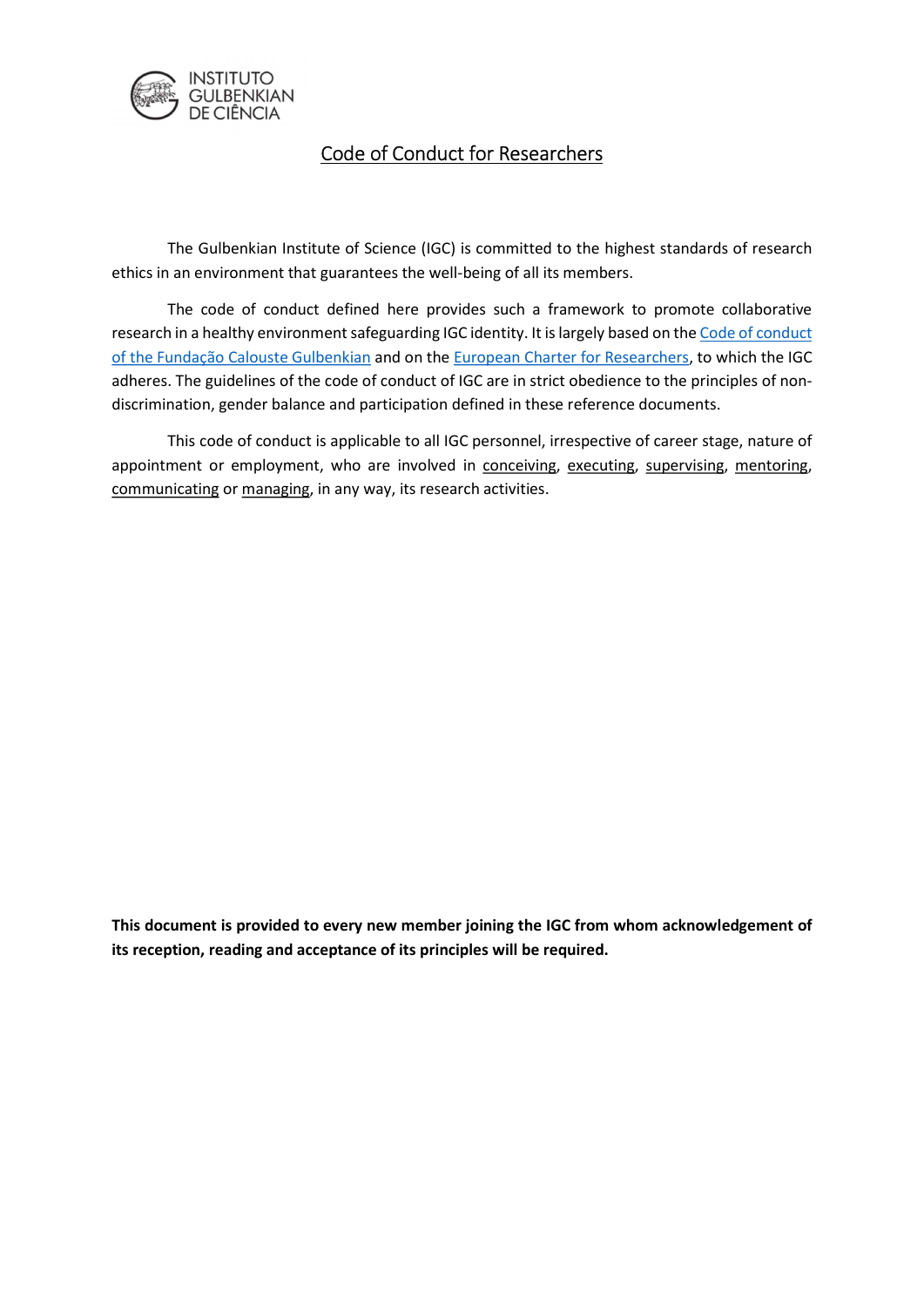

# **Conceiving**

#### Freedom

Researchers must be ensured freedom of thought and expression, and freedom to undertake their work, following established ethical principles and practices. However such freedom must recognise limitations that arise from particular research circumstances related to supervision and management or financial limitations resulting from funding and the available infrastructure.

### Responsibility

Researchers must seek all necessary approvals before starting their research or accessing the resources provided, in line with the regulations and practices governing their research environment and funding bodies. Researchers are accountable to the institute, to the funding agencies and of course on ethical grounds to society. Researchers funded by public sources are expected to use funds efficiently and in a transparent manner and cooperate promptly with auditing processes initiated by the institute or funding agencies.

# Executing

### Good Practice

Researchers must:

- aim to carry out research with social relevance;

- adopt safe working practices, concerning health and safety, in line with applicable legislation and the regulations implemented at the IGC;

- communicate any changes in the timing, content or termination date of a research project to the supervisor and the relevant funding agency;

- avoid plagiarism of any kind and respect intellectual property and shared data ownership when such data are part of a collaboration;

- be familiar with and obey the requirements regarding data protection and confidentiality safeguards defined in the IGC Personal Data Protection Policy and within the proceedings defined by the FCG Privacy Committee and the IGC Ethics Committee, in particular by carrying out an assessment of the impact of the envisaged processing operations on the protection of personal data (if applicable);

- ensure an appropriately planned and executed system for data collection, recording and storage that guarantees external access and easy external review in the context of an inquiry;

- guarantee that research plans and activities are not conceived and/or executed in secret as they must be fully understood by the responsible PI and, if applicable, approved by the appropriate internal channels such as the "Technology Transfer Office" and/or the "Ethics Committee";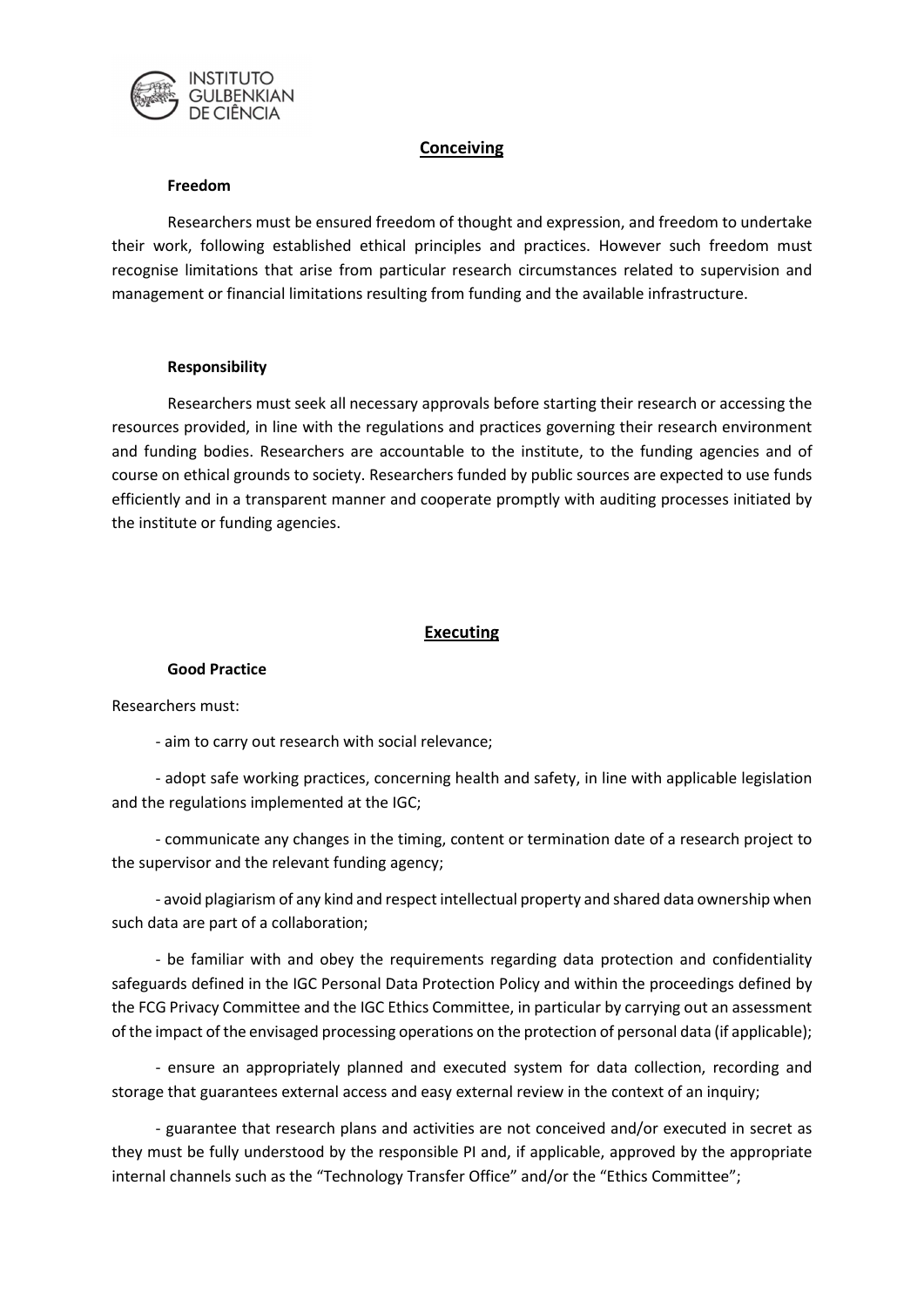

#### Handling of common infrastructure

IGC has a policy of shared instrumentation and equipment, some within the control of facilities, some freely accessible. Researchers at all levels are expected to use these shared resources optimally so that each member has equal opportunity of access. Researchers are required to make sure that their use of instrumentation safeguards its proper functioning and does not perturb its operation or access by other IGC members.

#### Animal welfare

Research that involves animal handling and experimentation should follow established procedures and best international practices towards minimizing animal use and potential suffering, through the adoption of the 3R principle (Replacement, Reduction and Refinement) in experimental design and under the guidance, analyses and permissions of the IGC Ethics Committee.

### Supervising

#### Researchers in their training phase should:

- seek to establish a structured and regular relationship with their supervisor(s);

- work in accordance with agreed objectives, schedules, milestones and research outputs;
- keep up-to-date records of all experimental procedures and results;

- obtain feedback by means of lab meetings, individual meetings with the supervisor, reports and seminars.

#### The supervisors must:

- establish a mutually respectful relationship, set regular meetings and define reasonable schedules, milestones, objectives and research outputs;

- ensure safe operations in their lab, making sure that all members have the appropriate training and approval for the experiments performed and designing experiments that minimise health and safety risks;

- be available for interaction with lab members for advice and guidance;

- take responsibility for the scientific quality of the work performed in the lab and likewise its accurate description in publications;

- store safely all data relevant to their publications for potential re-evaluation;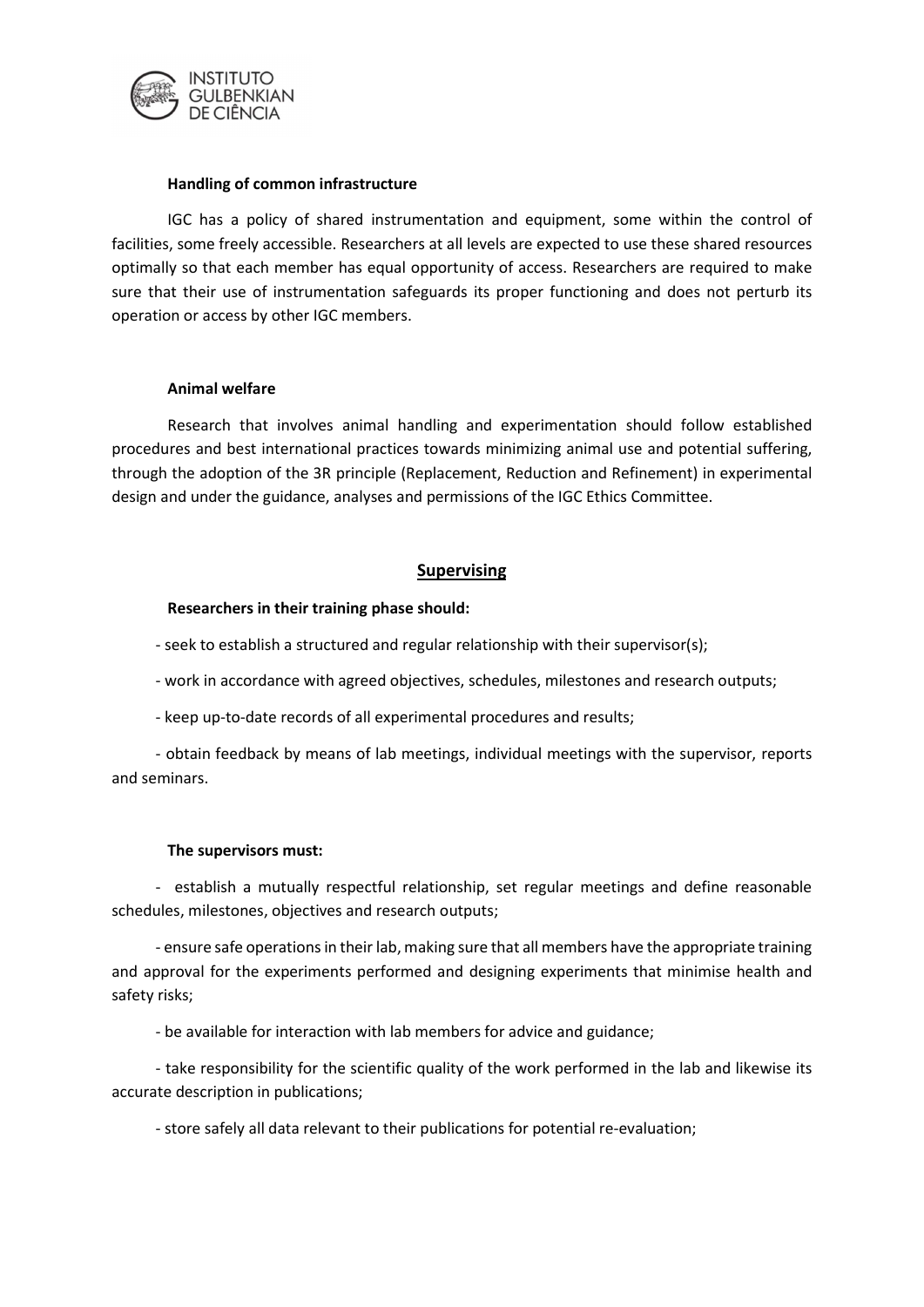

- ensure expertise and commitment are provided to the student, as well as obedience to the principles stated above, when delegating in other colleagues supervision duties;

- undertake every effort to guarantee the timely publication of the generated knowledge in peer-reviewed scientific journals.

# Recognition/ publishing and authorship

Senior investigators should develop strategies, practices and procedures to recognise and liste and/or quote, all contributors, including those at the beginning of their research careers, of papers, patents, etc, or to publish their own research results independently from their supervisor.

The senior author of any scientific publication is responsible for the appropriate and proportional recognition of all scientific contributions to the work. No authorship should be attributed to scientists that have negligible intellectual or irrelevant data collection contributions to the data and have their involvement limited to the contribution of previously published materials, funds, etc. Every author is expected to be able to present and discuss his/her contribution in detail and the generality of the publication contents.

The senior author is responsible for obtaining the agreement of all co-authors regarding the authorship attribution and the contents of the publication.

Contributions from funding agencies, technical platforms and services or individuals, notably technical staff that do not fit the authorship criteria, should be mentioned in the acknowledgement section of the publication.

Every effort should be made by the authors to make published work accessible to the widest possible interested audience, namely through the adoption of the principles of "Open Science" and depositing manuscripts and papers in open archives.

Regardless of the above-mentioned obligations, any holder of any scientific invention and/or author of any publication developed within the IGC shall be aware and when applicable comply with the provisions established in the FCG/IGC Intellectual Property Policy.

# Mobility and visibility

Supervisors, must recognize the value, and support whenever possible, geographical, intersectorial, inter-disciplinary and virtual mobility, including the regular participation in scientific meetings, workshops and other education and training forums, as an important means of enhancing scientific knowledge and professional development at any stage of a researcher's career.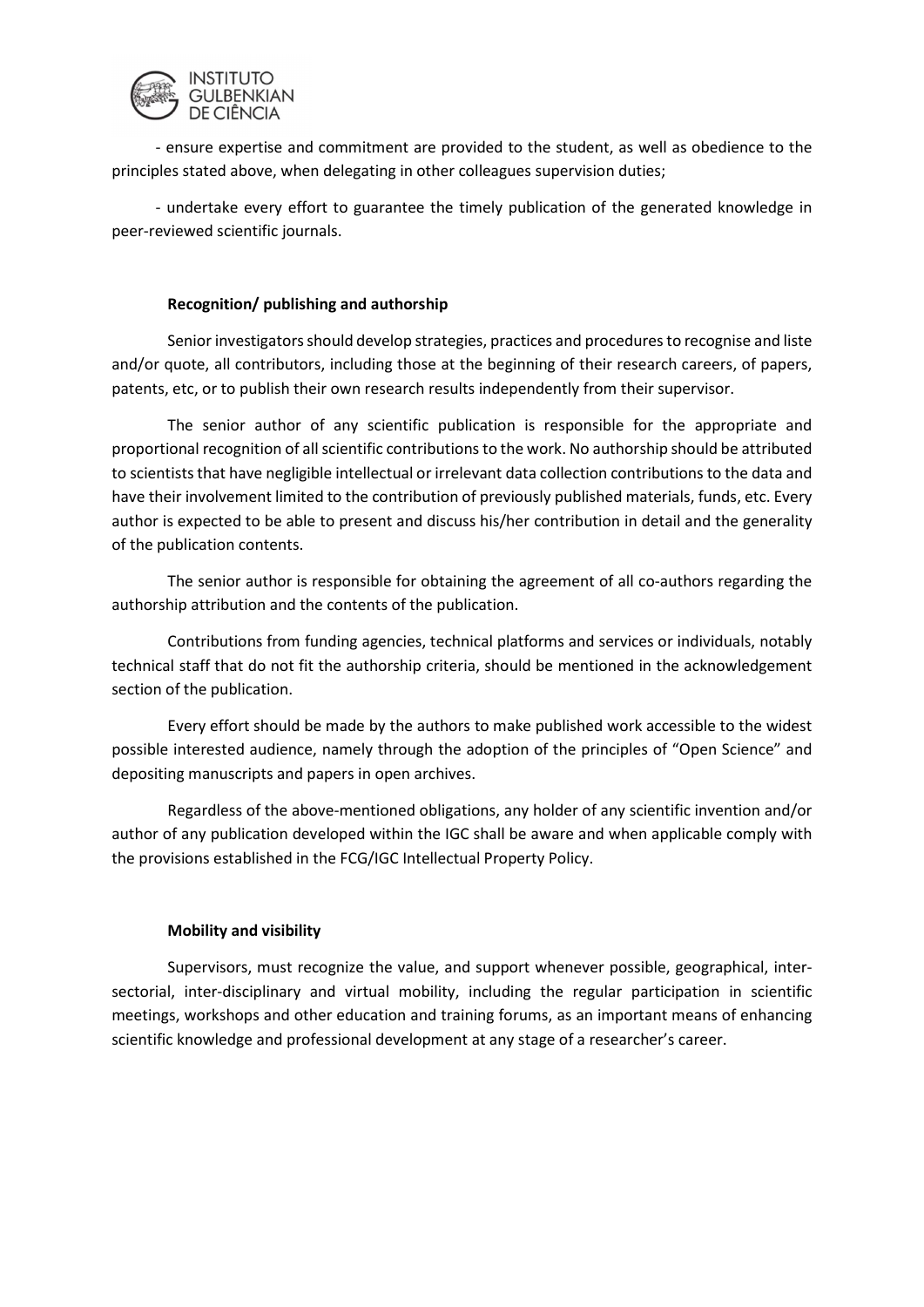

# Managing

### **Recruiting**

Recruitment procedures at the IGC must be transparent, open, and efficient, guided by the best international practices. To this end, and amongst other practices that may be implemented to apply these principles, the IGC will:

- ensure diversity and balance within the selection panels in gender, expertise and competences;

- take into consideration the whole range of experience of the candidates, focusing on their overall potential as researchers, considering their creativity and level of independence;

- judge candidates merit qualitatively as well as quantitatively, focusing on outstanding results within a diversified career path, not only on the number of publications;

- not penalize by default career breaks or variations in the chronological order of CVs;

-promote the diversity of selection practices by using external expert assessment and face-toface interviews;

- inform the candidates about the recruitment process and the selection criteria, before the selection;

- inform the candidates about the working conditions that will be offered as required throughout the process.

### Evaluating

Principal researcher evaluation procedures at the IGC must be regular, transparent, open and efficient, guided by the best international practices. To this end, and among other practices that may be implemented to apply these principles, the IGC will:

- ensure diversity and balance within the evaluation panels in gender, expertise and competences;

- promote the diversity of evaluation practices by using external expert assessment, including the Scientific Advisory Board, and face-to-face interviews;

- inform the candidates about the evaluation process and criteria in a timely manner;

- inform the candidates about the possible outcomes and consequences of the evaluation process.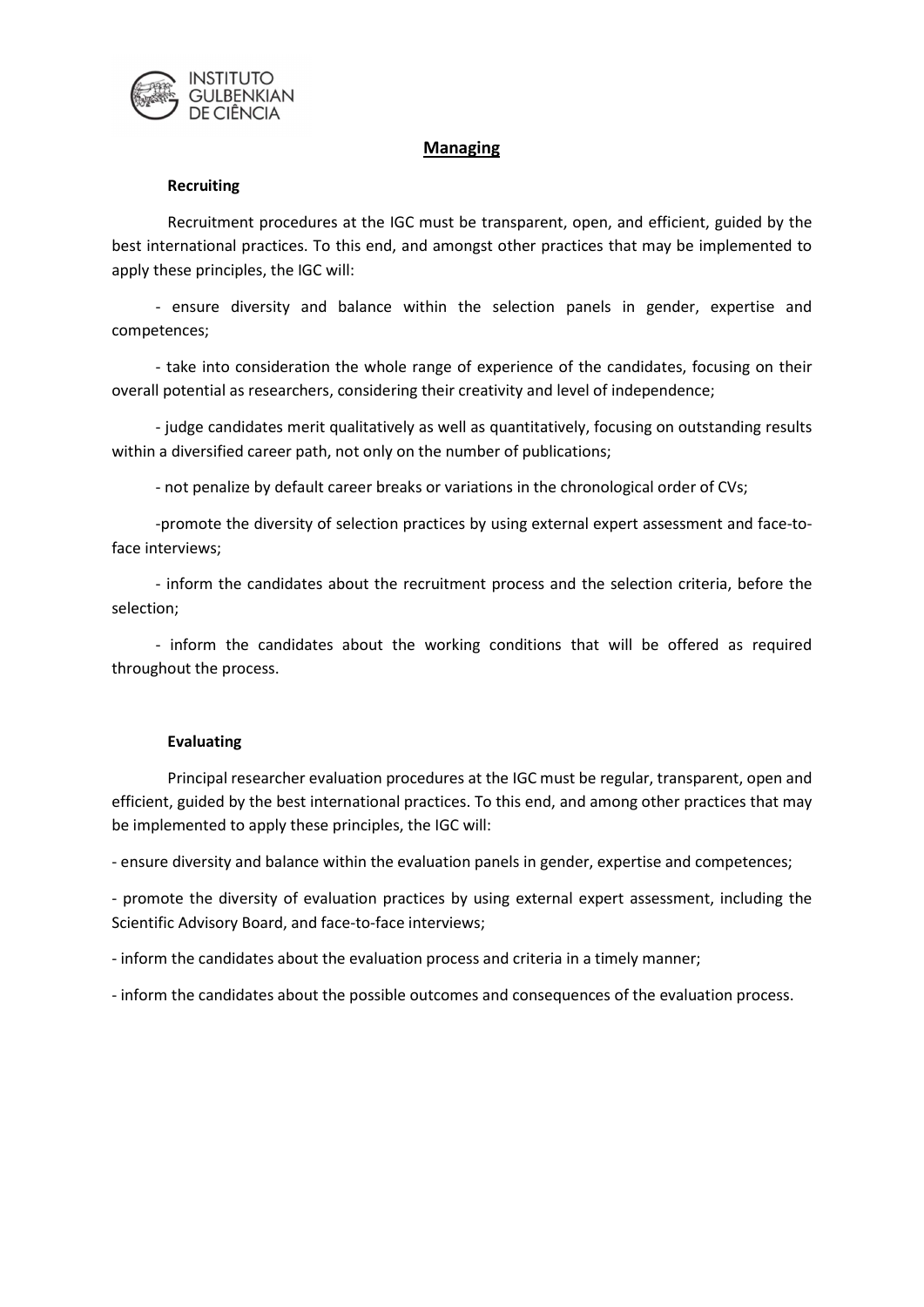

### Intellectual property

The IGC should ensure that researchers benefit from the exploitation (if any) of their R&D results by providing relevant legal protection of Intellectual Property Rights, including copyrights.

 Policies and practices should make clear what rights belong to researchers and/or to their employers or other involved parties. This includes external commercial or industrial organizations when there are specific collaboration or other types of agreement.

# **Transparency**

Knowledge and technology developed at the IGC aims primarily to benefit the public interest, which should always take precedence when considering sharing or transfer to private entities. This is secured through transparent written agreements between parties.

# Resolution of Conflicts

Any person may report any situation he/she considers to be misconduct in accordance with the procedures established or to be established by FCG / IGC through the Ombudsperson Office and other applicable committees.

Links to these outlets are provided at the end of this document.

# **Communicating**

# Data sharing

Non-commercial materials used in a publication should be shared with the scientific community to advance further scientific knowledge and assist reproduction of the published work. All data produced should be deposited in the appropriate public databases, whenever possible, including raw data as well as relevant computer code. Data (notebooks and electronic records) and relevant biological samples pertaining to a publication must be retained for a period of no less than five years.

### Social relevance and dissemination

Making research findings publicly known through research publications, review articles, books, meeting abstracts and other forms of scientific communication of high standard is a scientist's duty. The communication of scientific results with the broader community through media such as newspapers, television and radio, and social media, or other emerging outlets of communication is of paramount importance. To participate in mass dissemination outlets it is critical to ensure scientific accuracy and to avoid misinterpretations, unfounded expectations from the public, misuse of scientific facts and the creation and spreading of false "scientific" information. Information to be disseminated should in principle have been peer-reviewed.